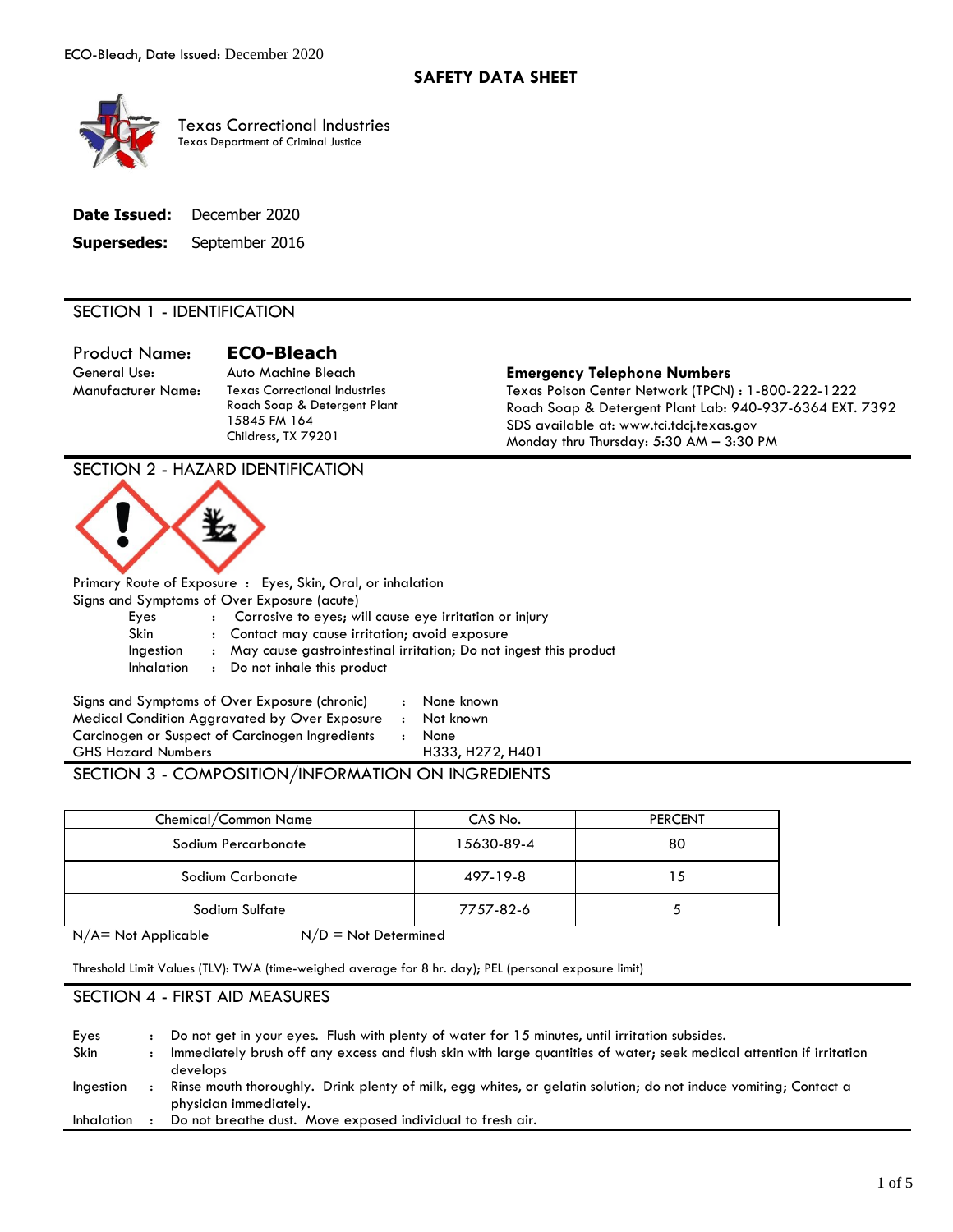## SECTION 5 - FIRE FIGHTING MEASURES

| Flammable Limit                                             | : N/D                                                                                           |
|-------------------------------------------------------------|-------------------------------------------------------------------------------------------------|
| Physical Hazard                                             | $:$ Oxidizer (C055)                                                                             |
| Extinguishing Media                                         | : Water and foam                                                                                |
| Fire Extinguishing Procedure:<br>Fire and Explosive Hazard: | : Use of respiratory equipment is recommended in enclosed areas<br>: May form organic peroxides |

## SECTION 6 - ACCIDENTAL RELEASE MEASURES

Steps to be taken if released or spilled : Gather all materials practical for salvage or disposal. Rinse residue with water.

## SECTION 7 - HANDLING AND STORAGE

| Store in a cool dry ventilated area. Keep container sealed/closed when not in use. Avoid dust formation. |  |
|----------------------------------------------------------------------------------------------------------|--|
|----------------------------------------------------------------------------------------------------------|--|

SECTION 8 - EXPOSURE CONTROLS/PERSONAL PROTECTION

| <b>Respiratory Protection</b>  | $\ddot{\phantom{a}}$ | Use an appropriate respirator approved for corrosive and chlorinated dust if product dust exceeds<br>exposure limits. |
|--------------------------------|----------------------|-----------------------------------------------------------------------------------------------------------------------|
| <b>Ventilation Requirement</b> |                      | Yes                                                                                                                   |
| <b>Protective Gloves</b>       |                      | Nitrile; acrylonitrile rubber, acrylonitrilebutadiene rubber, nitrile-butadiene rubber                                |
| Eye Protection                 |                      | Chemical goggles                                                                                                      |
| $C$ $C$ $T$ $C$ $L$ $L$ $C$    |                      | <b>NUMCLO &amp; LABOREDTIEC</b>                                                                                       |

#### SECTION 9 - PHYSICAL PROPERTIES

| <b>Vapor Pressure</b>                                  | : N/D                                 |
|--------------------------------------------------------|---------------------------------------|
| Specific Gravity (water $= 1$ )<br>Solubility in Water | : N/D<br>: Complete                   |
| pH (1% aqueous solution)                               | : N/A                                 |
| <b>Boiling Point</b>                                   | : N/A                                 |
| Appearance and Odor                                    | : White to off white granular powder. |

SECTION 10 - PHYSICAL AND CHEMICAL PROPERTIES

| <b>Hazardous Decomposition</b>       |                                    |
|--------------------------------------|------------------------------------|
| Stability                            | : Stable                           |
| <i><u><b>Incompatibility</b></u></i> | Inorganic acids and bases; Ketones |

NOTE: The C### notation refers to a principal component based on the amounts present in the product which may involve trade secret chemicals. In the event of an accident, notify the Poison Control Center for more information.

#### SECTION 11 – TOXICOLOGICAL INFORMATION C055

LD50 (oral, rat): 2200 mg/kg (8)

| Other Toxic Effects on Humans: |  |  |  |  |
|--------------------------------|--|--|--|--|
|                                |  |  |  |  |
|                                |  |  |  |  |

Special Remarks on Toxicity to Animals: Not available. Special Remarks on Chronic Effects on Humans: Not available.

C050

Chronic Effects on Humans: Not available. Very hazardous in case of skin contact (irritant). Hazardous in case of ingestion, of inhalation. Slightly hazardous in case of skin contact (sensitizer). Special Remarks on other Toxic Effects on Humans: Material is irritating to mucous membranes and upper respiratory tract.

Eye irritation: Severe irritation(rabbit) Skin irritation: Non-irritating to the skin Non-irritating to the skin UD50 oral: 2800 ma/ka (Rm) 2800 mg/kg (Rm)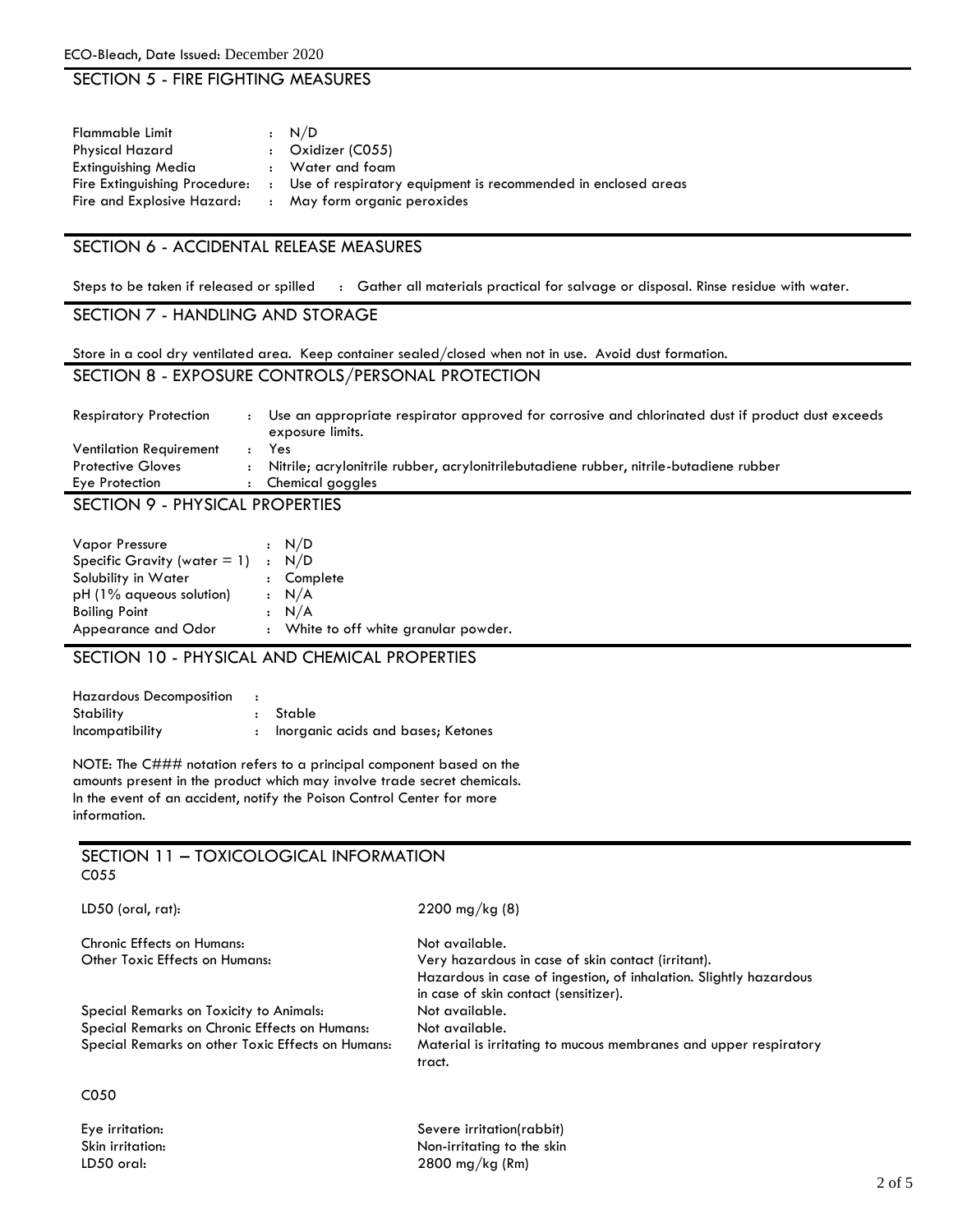| ECO-Bleach, Date Issued: December 2020 |                                                                        |
|----------------------------------------|------------------------------------------------------------------------|
| LD50 Dermal:                           | $>$ 2000 mg/kg (gerbil)                                                |
| LC50 Inhalation:                       | $800 \text{ mg/m}$ 3 (guinea pig)                                      |
| Sensitization:                         | Patch test on human volunteers did not                                 |
|                                        | demonstrate sensitization properties                                   |
| Chronic Toxicity:                      | No known effects                                                       |
| Carcinogenicity:                       | Not recognized as carcinogenic by Research                             |
|                                        | Agencies (IARC, NTP, OSHA, ACGIH)                                      |
|                                        |                                                                        |
| C <sub>06</sub> 0                      |                                                                        |
| LD50 (oral, rat):                      | 5989 mg/kg                                                             |
| Carcinogenicity                        |                                                                        |
| IARC:                                  | No component of this product present at levels greater                 |
|                                        | than or equal to 0.1% is identified as                                 |
|                                        | probable, possible or confirmed human carcinogen by IARC.              |
| ACGIH:                                 | No component of this product present at levels greater than or         |
|                                        | equal to 0.1% is identified as a carcinogen or potential               |
|                                        | carcinogen by ACGIH.                                                   |
| NTP:                                   | No component of this product present at levels greater than or         |
|                                        | equal to 0.1% is identified as a known or anticipated carcinogen       |
|                                        | by NTP.                                                                |
| OSHA:                                  | No component of this product present at levels greater than or         |
|                                        | equal to $0.1\%$ is identified as a carcinogen or potential carcinogen |
|                                        | by OSHA.                                                               |

# SECTION 12 – ECOLOGICAL INFORMATION

C055

 Possibly hazardous short term degradation products are not likely. However, long term degradation products may arise. Toxicity of the Products of Biodegradation: The products of degradation are more toxic.

#### C050

| 12.1 Toxicity                           |                                                                                               |
|-----------------------------------------|-----------------------------------------------------------------------------------------------|
| Toxicity to fish LC50 -                 | Gambusia affinis (Mosquito fish) - 120 mg/l - 96 h                                            |
| $LC50 -$                                | Lepomis macrochirus - 4,380 mg/l - 96 h                                                       |
| Toxicity to daphnia and                 |                                                                                               |
| other aguatic                           |                                                                                               |
| invertebrates                           |                                                                                               |
|                                         | EC50 - Daphnia magna (Water flea) - 2,564 mg/l - 48 h                                         |
| 12.2 Persistence and degradability      |                                                                                               |
|                                         | The methods for determining biodegradability are not applicable<br>to inorganic substances.   |
| 12.3 Bioaccumulative potential          |                                                                                               |
|                                         | No data available                                                                             |
| 12.4 Mobility in soil                   |                                                                                               |
|                                         | No data available                                                                             |
| 12.5 Results of PBT and vPvB assessment | PBT/vPvB assessment not available as chemical safety assessment<br>not required/not conducted |

#### SECTION 13 – DISPOSAL CONSIDERATIONS C055

Review federal, provincial and local government requirements prior to disposal. Store material for disposal as indicated in Storage Conditions. Disposal by secure landfill may be acceptable.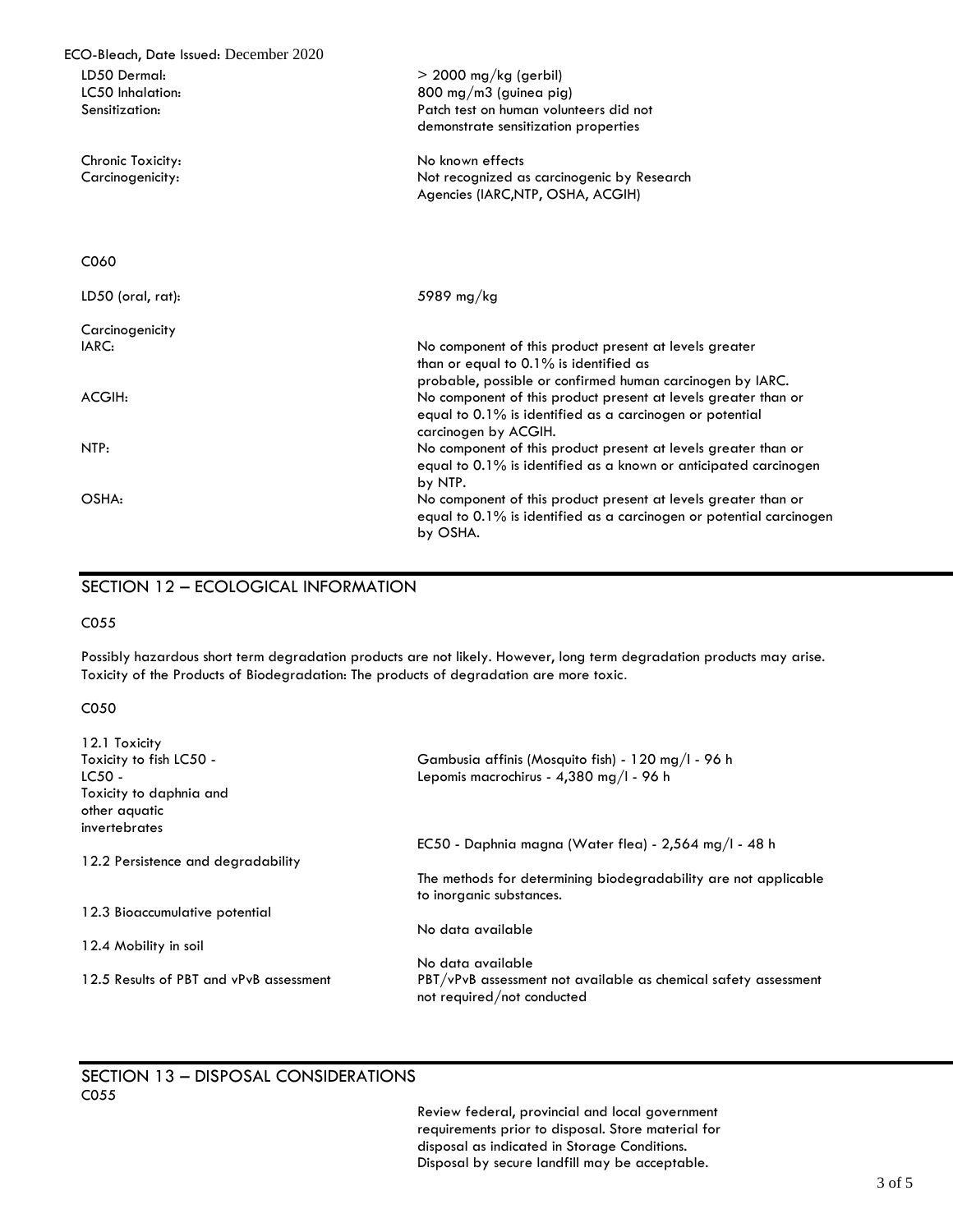| C050                                                                      |                                                                                                                                                                                                                                                                                                                                                        |
|---------------------------------------------------------------------------|--------------------------------------------------------------------------------------------------------------------------------------------------------------------------------------------------------------------------------------------------------------------------------------------------------------------------------------------------------|
| Waste Disposal methods:                                                   | This material as supplied is not a hazardous waste,<br>if chemical additions are made to this material, or<br>if the material is processed or otherwise altered.<br>Consult 40 CFR 261 to determine whether altered<br>material is a hazardous waste. Consult the appropriate<br>state, regional, or local regulations for additional<br>requirements. |
| Contaminated packaging:                                                   | Where possible recycling is preferred to disposal or<br>incineration. Clean container with water. Dispose of<br>rinse water in accordance with local and national<br>guidelines.                                                                                                                                                                       |
| C060                                                                      |                                                                                                                                                                                                                                                                                                                                                        |
| 13.1 Waste treatment methods<br>Product                                   |                                                                                                                                                                                                                                                                                                                                                        |
|                                                                           | Offer surplus and non-recyclable solutions to a licensed<br>disposal company.                                                                                                                                                                                                                                                                          |
| Contaminated packaging                                                    | Dispose of as unused product.                                                                                                                                                                                                                                                                                                                          |
| SECTION 14 - TRANSPORT INFORMATION                                        |                                                                                                                                                                                                                                                                                                                                                        |
| CO <sub>55</sub>                                                          |                                                                                                                                                                                                                                                                                                                                                        |
| DOT Classification: CLASS 5.1:                                            | Oxidizing material.                                                                                                                                                                                                                                                                                                                                    |
| Identification::                                                          | Oxidizing Solid, n.o.s. (Sodium Percarbonate) : UN1479 PG: III                                                                                                                                                                                                                                                                                         |
| C050                                                                      |                                                                                                                                                                                                                                                                                                                                                        |
| DOT:<br>TDG:<br>$CAQ/IATA$ :<br>IMDG/IMO:                                 | not regulated<br>not regulated<br>not regulated<br>not regulated                                                                                                                                                                                                                                                                                       |
| C060                                                                      |                                                                                                                                                                                                                                                                                                                                                        |
| DOT.<br><b>IMDG</b><br><b>IATA</b><br>SECTION 15 - REGULATORY INFORMATION | (US)Not dangerous goods<br>Not dangerous goods<br>Not dangerous goods                                                                                                                                                                                                                                                                                  |
| CO <sub>55</sub>                                                          |                                                                                                                                                                                                                                                                                                                                                        |
| OSHA:                                                                     | Hazardous by definition of Hazard Communication<br>Standard (29 CFR 1910.1200). EINECS: This product is on the                                                                                                                                                                                                                                         |
| DSCL (EEC):                                                               | European Inventory of Existing Commercial Chemical Substances.<br>R38- Irritating to skin. R41- Risk of serious damage to eyes.                                                                                                                                                                                                                        |
| $HMIS$ (U.S.A.):                                                          | Health Hazard: 2<br>Fire Hazard: 0<br>Reactivity: 2                                                                                                                                                                                                                                                                                                    |
| <b>Personal Protection: E</b><br>Protective Equipment:                    |                                                                                                                                                                                                                                                                                                                                                        |

approved/certified respirator or equivalent. Wear appropriate respirator when ventilation is inadequate.